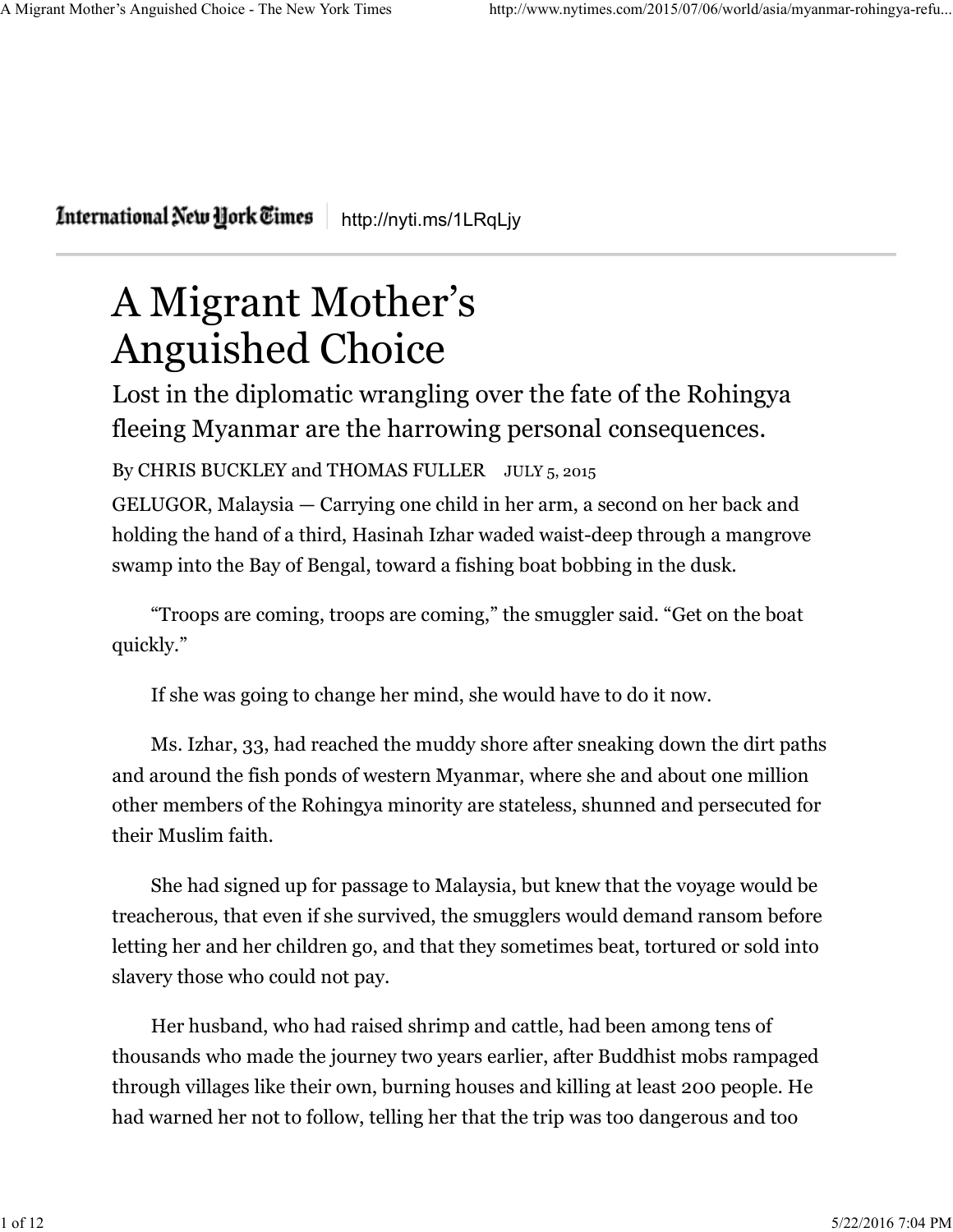expensive.

But as she reached the wooden skiff that would take them on the first leg of a weekslong journey, one terrible fact weighed heaviest: She had left behind her oldest child, a 13-year-old boy named Jubair.

Since 2012, tens of thousands of Rohingya have fled Myanmar, where they are officially considered intruders. The exodus exploded into a regional crisis in May after smugglers abandoned thousands of them at sea, leaving them adrift with little food or water and no country willing to take them in.

Amid a global outcry, Malaysia and Indonesia eventually agreed to accept the migrants, temporarily.

But lost in the diplomatic wrangling over the fate of the Rohingya are the anguished choices faced by the families who leave and the harrowing personal consequences they must endure.

Ms. Izhar knew it would cost as much as \$2,000 just to bring her three youngest children to Malaysia. Taking Jubair could double the smugglers' price, and she had only \$500 from selling their house, a bamboo and mud-daub hut in the village of Thayet Oak.

The eighth of 10 children raised by a farming couple, she had spent her entire life in the countryside around the village. She was married there at 18, and lost her first husband to a sudden illness.

She relied on help from relatives to support her two gangly boys, Jubair and Junaid. A few years later, she married again and had another boy, Sufaid, and then a girl, Parmin.

It was while she was pregnant with Parmin that her husband fled to Malaysia.

Buddhist militants, incensed by rumors that Muslims had raped a Buddhist woman, had attacked villages like Thayet Oak across Rakhine State, the coastal region home to most of Myanmar's Rohingya. The police and the army stood by and did nothing. She relied on help from relatives to support her two gangly boys, Jubair and<br>Junaid. A few years later, she married again and had another boy, Sufaid, and then a<br>girl, Parmin.<br>It was while she was pregnant with Parmin that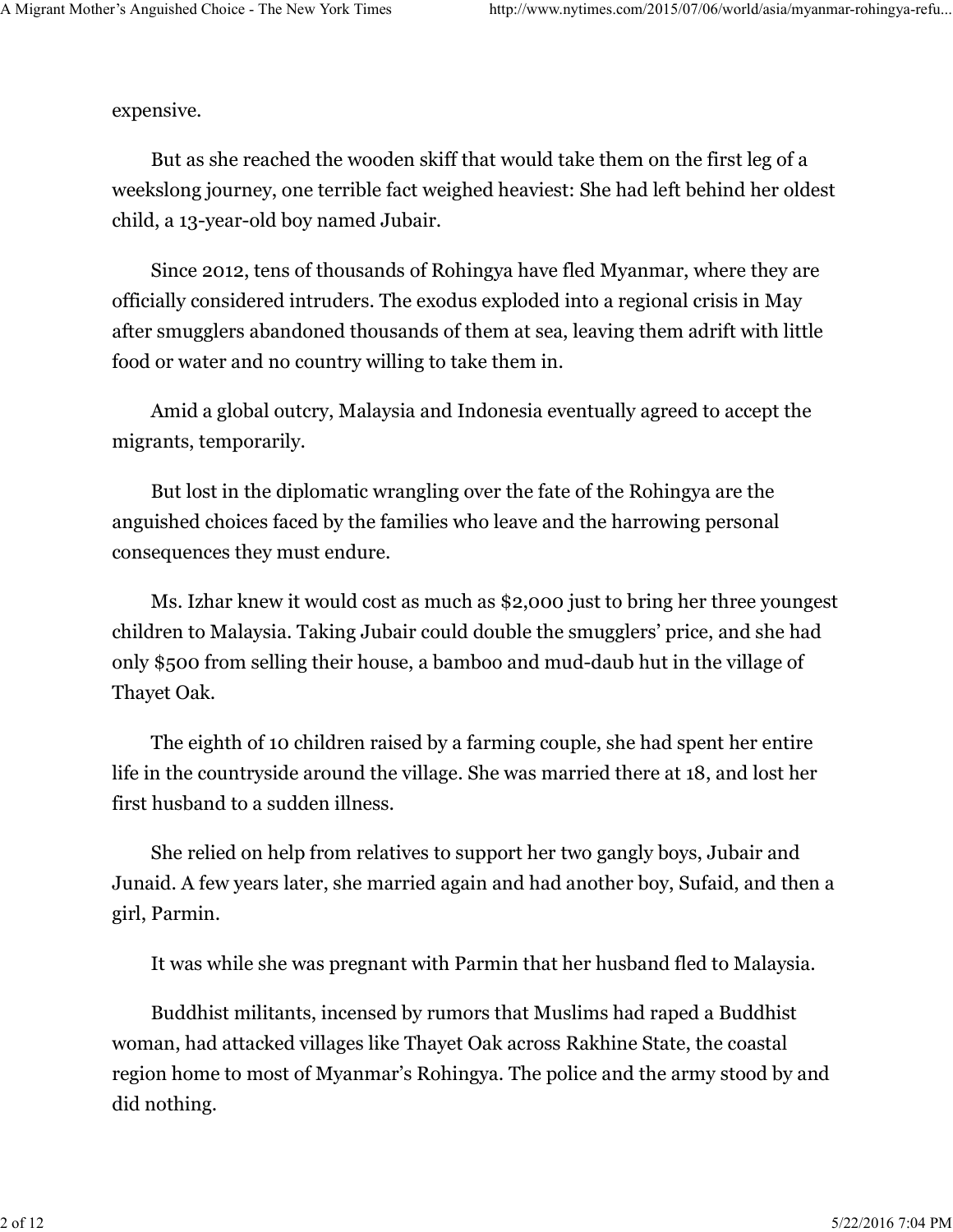Worried that he would be arrested and beaten like some of his friends, Ms. Izhar's husband, Dil Muhammad Rahman, went into hiding, making fleeting visits home in the dead of night. Then in late 2012, he disappeared entirely, not calling to tell her that he had gone to Malaysia until three months after he arrived. A Migrant Mother's Anguished Choice - The New York Times http://www.nytimes.com/2015/07/06/world/asia/myanmar-rohingya-refu...<br>Worried that he would be arrested and beaten like some of his friends Ms

> Violence against the Rohingya flared again last year. Ms. Izhar heard rumors of children being shot. She saw police officers break a man's hand and strike another in the head with clubs, leaving him bleeding and unconscious.

Women living alone were especially vulnerable, and when night fell, she kept the house dark and hushed her children. "I didn't even light a lamp," she said.

Fear was a constant. By December, when word of ships waiting in the Bay of Bengal spread through the villages, she could not wait any longer.

"How can I stay here?" she asked. "The old, the young, everyone has to keep watch on the village every night to protect the women. All the women are going to Malaysia, so I will go to Malaysia, too."

Now, as she heaved her children into the boat in the darkness, her mind was a jumble of relief, fear and regret.

Malaysia is a Muslim nation, she knew, and she believed she and her children would be safe there.

But she had not told her husband they were coming. She hoped he would still be happy to see them, and that he would find the money to pay the smugglers.

"I had to take the boat full of sadness and fear in my heart," she said. "My husband wouldn't let anyone kill us. He would rescue us somehow."

Most of all, though, she was tormented by the thought of Jubair.

What would become of him, alone in Thayet Oak, exposed to the very dangers she was running from? What would have become of her other children if they had stayed? happy to see them, and that he would find the money to pay the smugglers.<br>
"I had to take the boat full of sadness and fear in my heart," she said. "My<br>
husband wouldn't let anyone kill us. He would rescue us somehow."<br>
Mo

When it was time to leave, Jubair was off with friends in another village, and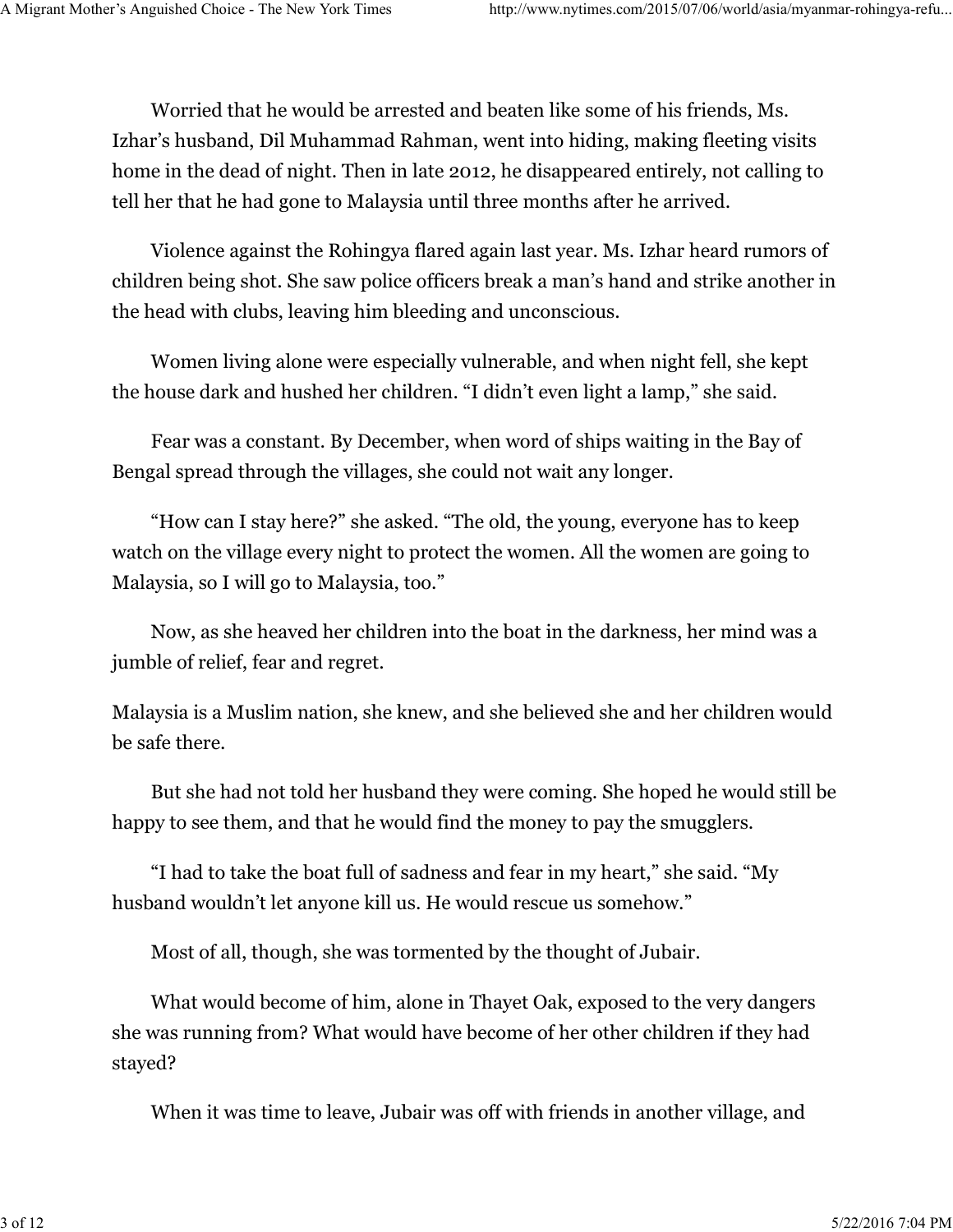there was no time to think. She gathered up the other children, packed a bundle with a few changes of clothes for the children and three plastic bottles of water, and fled. A Migrant Mother's Anguished Choice - The New York Times http://www.nytimes.com/2015/07/06/world/asia/myanmar-rohingya-refu...<br>http://www.nytimes.com/2015/07/06/world/asia/myanmar-rohingya-refu...<br>there was no time to thin

> Now, as the shoreline receded in the distance, she wished she had had a chance to explain her decision to Jubair, and to hug him goodbye.

> "Some words came to my mind," she recalled later. "If I can stay alive, I will bring him to Malaysia. I felt very sad to leave my boy behind, but it would be better for the family if we left to live or die somewhere else. We couldn't stay."

#### The Journey

After a few hours, the passengers were transferred to a motorboat, which bounced through the dark, choppy sea, nauseating her, and later transferred again, to a ship somewhere in the Bay of Bengal.

Ms. Izhar and her children huddled with a dozen women and their children on the deck. Men and teenage boys were led to the hold.

Most of the 250 or so passengers spoke Rohingya, while some sounded as if they were from Bangladesh.

In the morning, the crew handed out the first meal that she and her children would have since leaving their village two days earlier: lumps of cold, precooked rice and pieces of palm sugar. Ms. Izhar, seasick, had trouble holding it down. She vomited repeatedly.

"I couldn't sleep for six days and six nights," she said. "One son was on my right side, one son was on my left side, and the small one was on my chest. We couldn't move around. We just sat and waited, and I tried to keep the children from wandering around. What if they fell overboard? Nobody would pull them out." "I couldn't sleep for six days and six nights," she said. "One son was on my right side, one son was on my left side, and the small one was on my chest. We couldn't move around. We just sat and waited, and I tried to keep

It was December, and the small Rohingya family had become so much cargo in the growing, multinational people-smuggling businesses.

Smugglers took around 58,000 people, mostly from Myanmar and Bangladesh, on the journey last year through the Bay of Bengal and the Andaman Sea, often via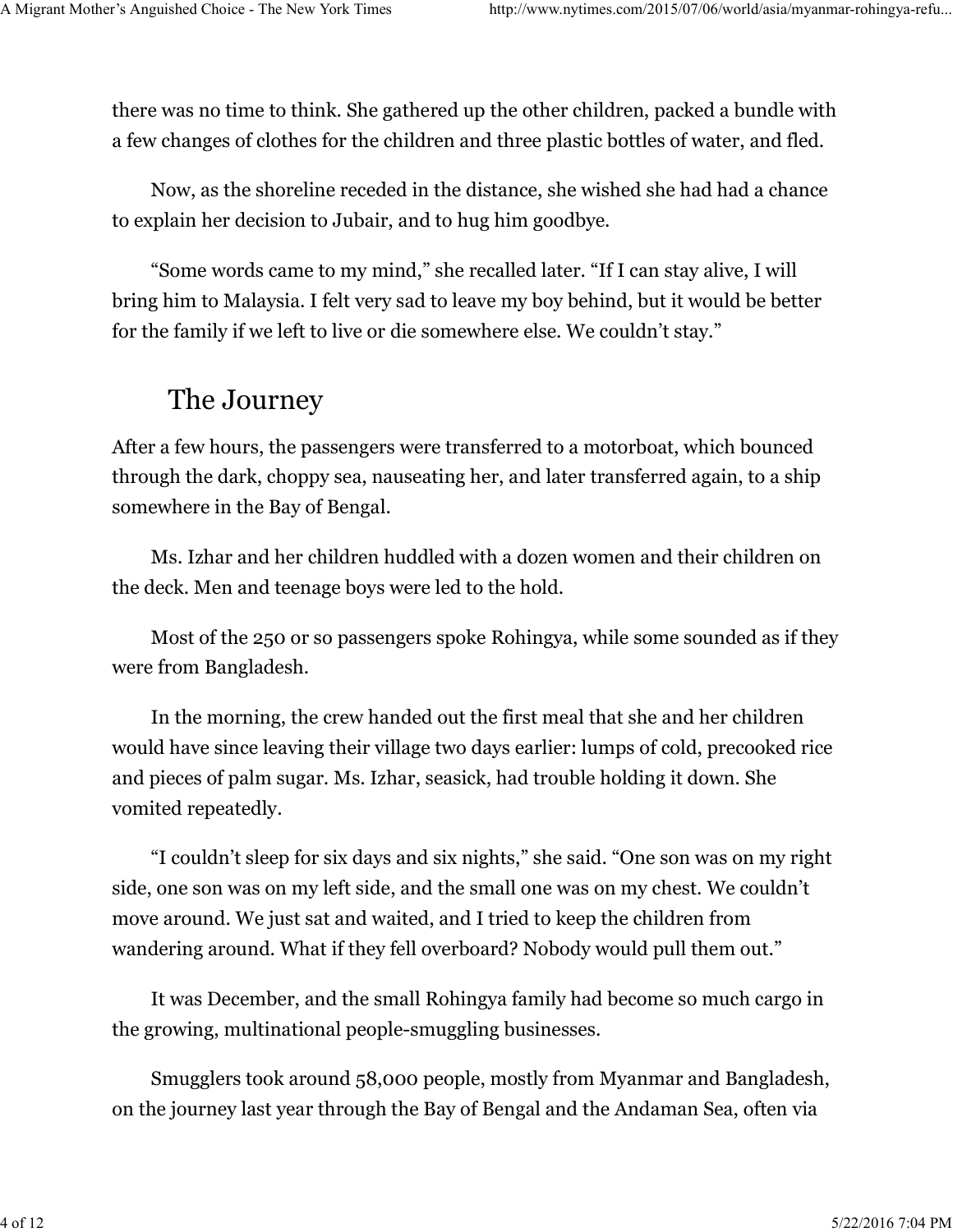southern Thailand and then on to Malaysia, according to the International Organization for Migration. They took 25,000 more people in the first three months of this year. A Migrant Mother's Anguished Choice - The New York Times http://www.nytimes.com/2015/07/06/world/asia/myanmar-rohingya-refu...<br>southern Thailand and then on to Malaysia according to the International

> Many Rohingya ended up trading one nightmare for another. Some were confined for weeks to fetid, cramped holds reeking of vomit and excrement. Some were detained in prisonlike way stations in southern Thailand, subject to beatings and torture as the smugglers extorted payments from their families.

Hundreds died during the journey each year, from starvation, dehydration and, at times, brutality.

As the ship lurched southeast, Ms. Izhar began to grasp the perils at hand. The women were generally spared beatings, but men were punched, shoved and slapped if they irritated the crew, she said.

Late one afternoon, the ship erupted in shouting and screaming when some of the crew members prepared to sling overboard the inert body of an older man, whose hands and legs had been bound with rope.

"He looked like he was dead, or maybe very close to it," Ms. Izhar said. "But all of a sudden he started jerking around and twisting and shouting, and then everyone was shouting, 'He's alive! He's alive!'"

The crew beat the man into submission and took him below deck. Ms. Izhar did not know what happened to him after that.

### The Transaction

After about a week at sea, Ms. Izhar's family reached a much larger ship, where they joined hundreds of other migrants. The crew included people from Thailand, as well as some other Rohingya, and they spoke as if the ship was somewhere off Thailand. She and the children were ordered down to a stinking, crowded hold three levels below the top deck. The Transaction<br>
After about a week at sea, Ms. Izhar's family reached a much larger ship, where they<br>
joined hundreds of other migrants. The crew included people from Thailand, as well<br>
as some other Rohingya, and they sp

Soon after the passengers boarded, the smugglers demanded that they hand over the phone numbers of family members and relatives who were expected to pay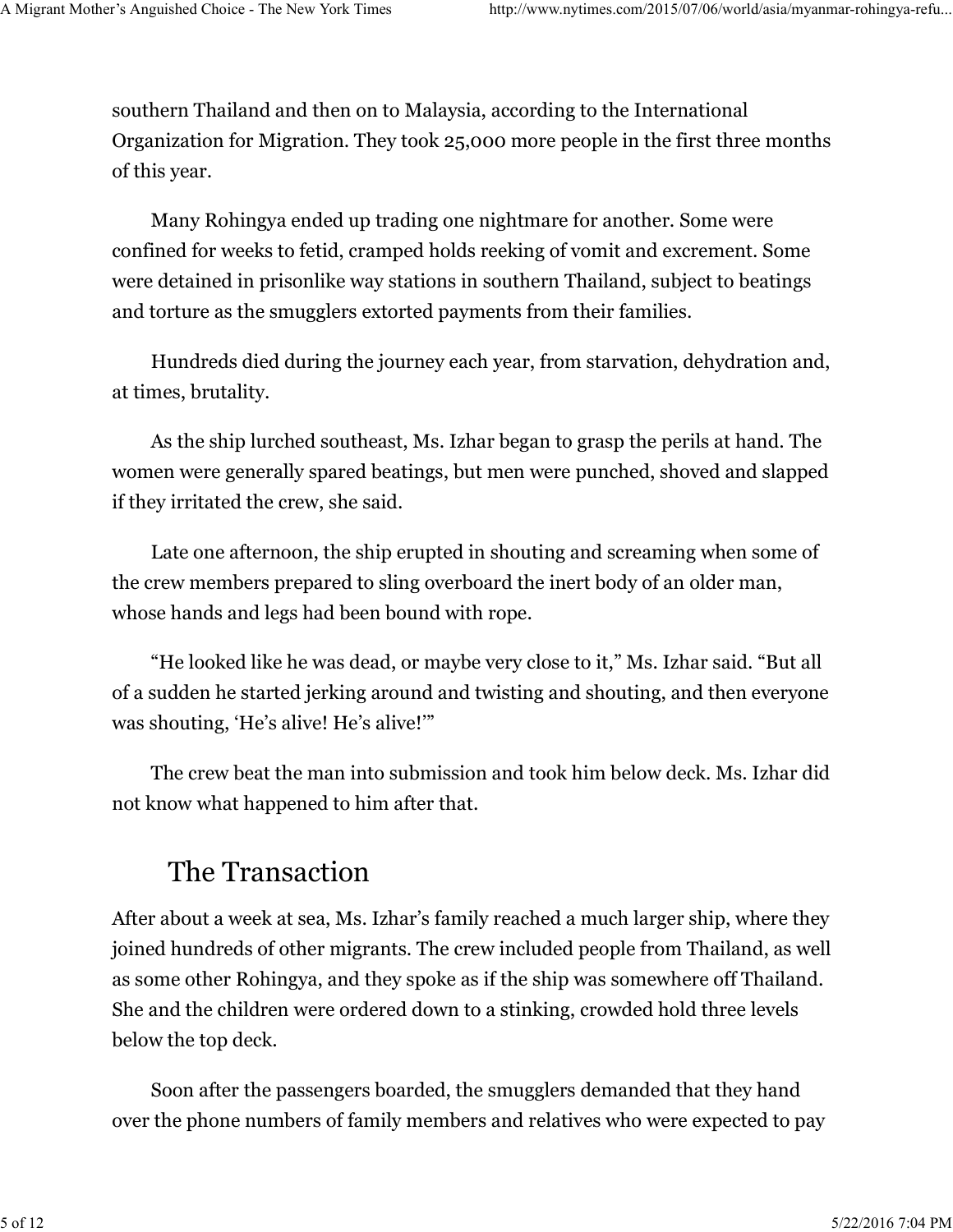for the journey.

Ms. Izhar pulled her husband's number from her tattered bundle of belongings, and in the morning crew members led her away to call him.

One of the crew told her husband that his wife was in Thailand. That was the first he knew that she had left Myanmar.

Ms. Izhar got on the phone and told him the smugglers were demanding about \$2,100 in return for releasing her and the three children.

"I don't have the money to pay for you!" he shouted angrily, and demanded to know why she had left Jubair behind.

It is not uncommon for Rohingya women joining their husbands abroad to do so without telling them. If a woman told her husband, "most of the time the husband would not allow her to leave," said Chris Lewa, a Rohingya rights advocate based in Bangkok. The men fear that if their families join them, they will be saddled with more expenses for a larger apartment or an extra room.

Nor is it uncommon for migrants to be separated from their spouses or children for long periods.

Ms. Izhar and her children stayed in the hold for weeks while their fate was negotiated. Twice a day, they received water and food: usually a scoop of rice with lentils or dried fish so putrid that she could barely swallow it, although the famished children wolfed down their servings.

The smugglers kept up the pressure. One whipped Ms. Izhar several times on the back and waist with a piece of heavy plastic tubing, and they called her husband repeatedly. children wolfed down their servings.<br>
The smugglers kept up the pressure. One whipped Ms. Izhar several times on<br>
the back and waist with a piece of heavy plastic tubing, and they called her husband<br>
repeatedly.<br>
"Don't yo

"Don't you want your family released?" one asked him. "If you don't they will be thrown into the water."

Haggling ensued. The smugglers' price dropped to \$1,700.

Mr. Rahman begged everyone he knew for help: relatives, friends, friends of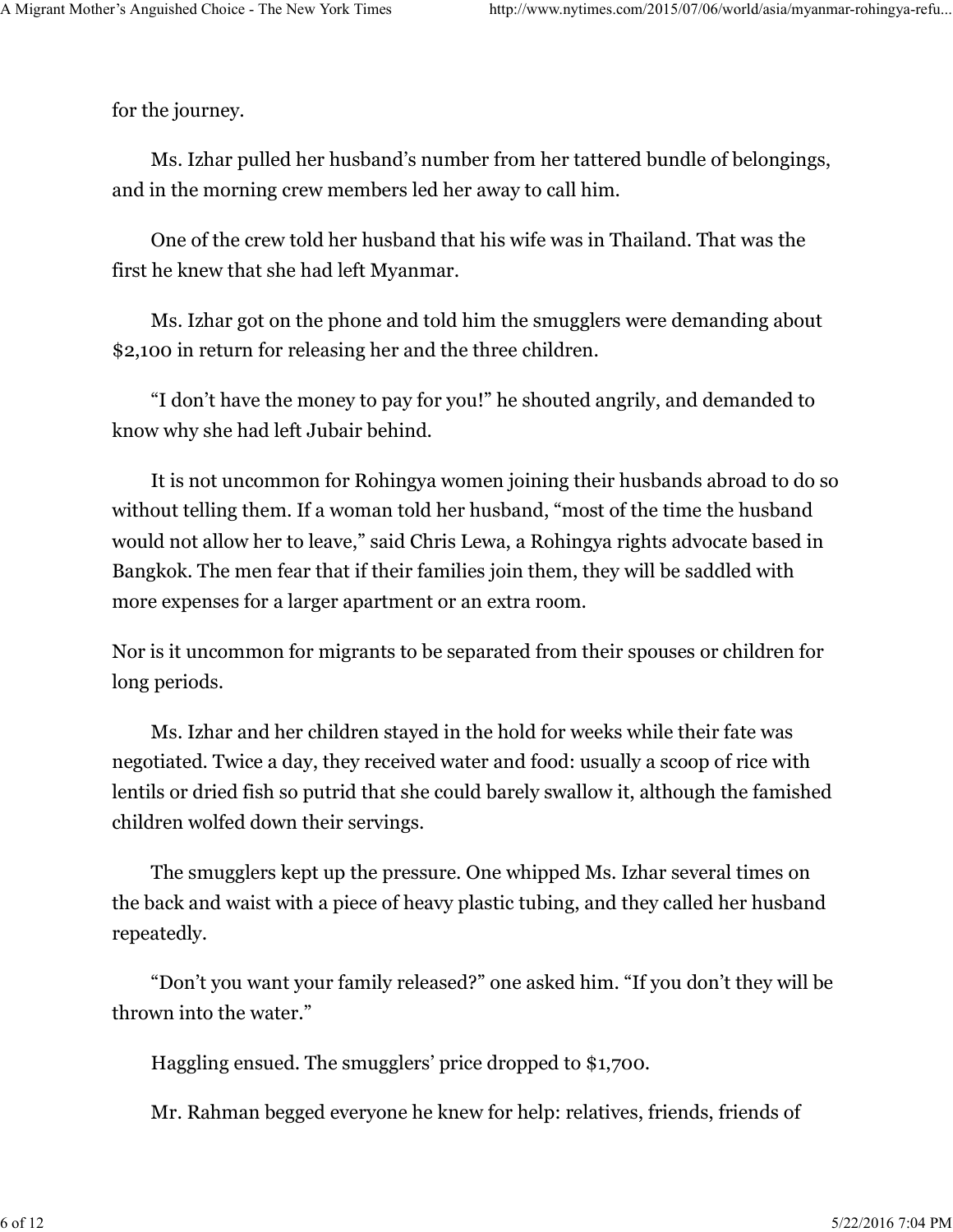friends. "I started weeping; I would crouch at their feet," he said. He told them: "For the sake of my children, I will pay you back. If I cannot, I will be a slave for you." A Migrant Mother's Anguished Choice - The New York Times http://www.nytimes.com/2015/07/06/world/asia/myanmar-rohingya-refu...<br>friends "I started weening: I would crouch at their feet " he said. He told them: "For

> Over three weeks after the bargaining began, the money arrived, most of it from an uncle.

> Three days later, Ms. Izhar and her three children boarded a motorboat with dozens of other migrants, and soon anchored off a beach in northern Malaysia. Most Rohingya enter Malaysia after trekking through the jungle of southern Thailand. But Ms. Izhar ended her voyage much as she had started it: trudging through the muddy edge of the sea as she waded ashore.

> "I felt happy," she said. "I thought how much trouble our journey had been, and now it was nearly over."

### The Boy Left Behind

From the nearest city, Sittwe, the capital of Rakhine State, the village of Thayet Oak is a 45-minute ferry ride, then a four-hour drive along rutted dirt roads.

The first villager who appeared there was asked if he knew a 13-year-old boy named Jubair. "Yes," he said, and pointed down a dusty dirt road. At the end of the road, a boy in a dirty orange shirt was carrying two aluminum water jugs on the ends of a bamboo pole. "That's him."

Everyone in Thayet Oak seems to know Jubair, the boy who was left behind.

In a dark room of his cousin's bamboo house, where he sometimes sleeps, he sat on the dirt floor and patiently answered questions. In a dark room of his cousin's bamboo house, where he sometimes sleeps, he sat<br>on the dirt floor and patiently answered questions.<br>Where is your home?<br>"My mother sold the house to pay for the boat fees."<br>Why did your moth

Where is your home?

"My mother sold the house to pay for the boat fees."

Why did your mother leave without you?

"I didn't know about it. She could not find me. She could not tell me. I was in another person's house. I was lost."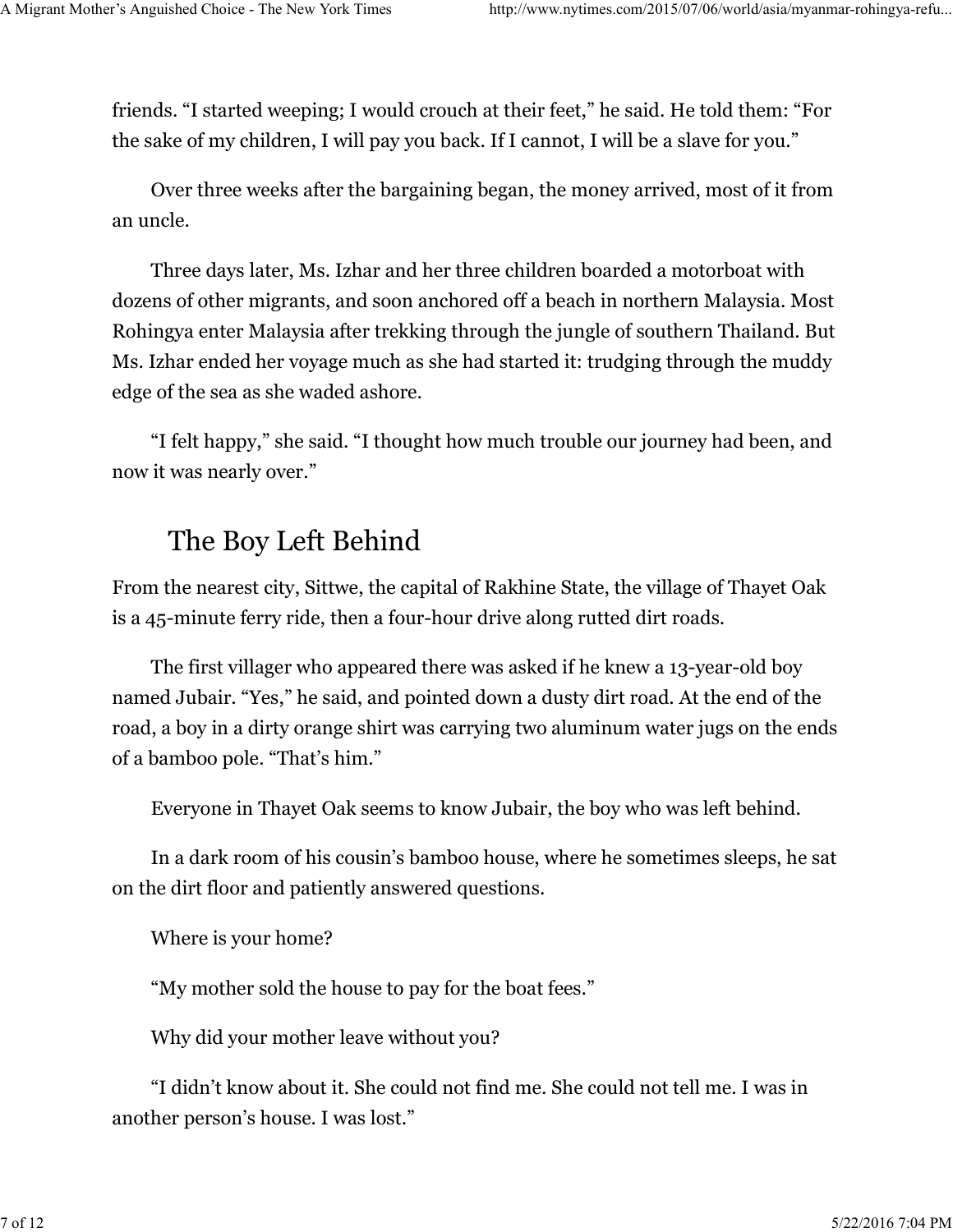Where is your father?

"He died."

Of what?

"I do not know. I was young."

Are you going to school?

"I have not been enrolled this year."

What do you do?

"I work at a person's house. I fetch water for him."

Are you happy doing this work?

"No."

Do you want to go to school?

"Yes."

School is unlikely. The village, a collection of hamlets with about 5,700 inhabitants, has no secondary school. For most children here, an education means a few years of religious school learning to recite the Quran and the Arabic alphabet, though not enough to read.

Six months after his mother left, he remained baffled as to why she did not take him along.

"I think maybe she didn't have enough money," he said. "I don't know exactly."

Thayet Oak means mango orchard in Burmese, but the reality is less idyllic.

Rohingya are denied citizenship by the Myanmar government, and the residents of Thayet Oak must seek permission before leaving the village, even to collect firewood in the nearby jungle. At a guard post outside the village, police officers watch everyone who comes in and out. Six months after his mother left, he remained baffled as to why she did not take him<br>along.<br>"I think maybe she didn't have enough money," he said. "I don't know exactly."<br>Thayet Oak means mango orchard in Burmese, but the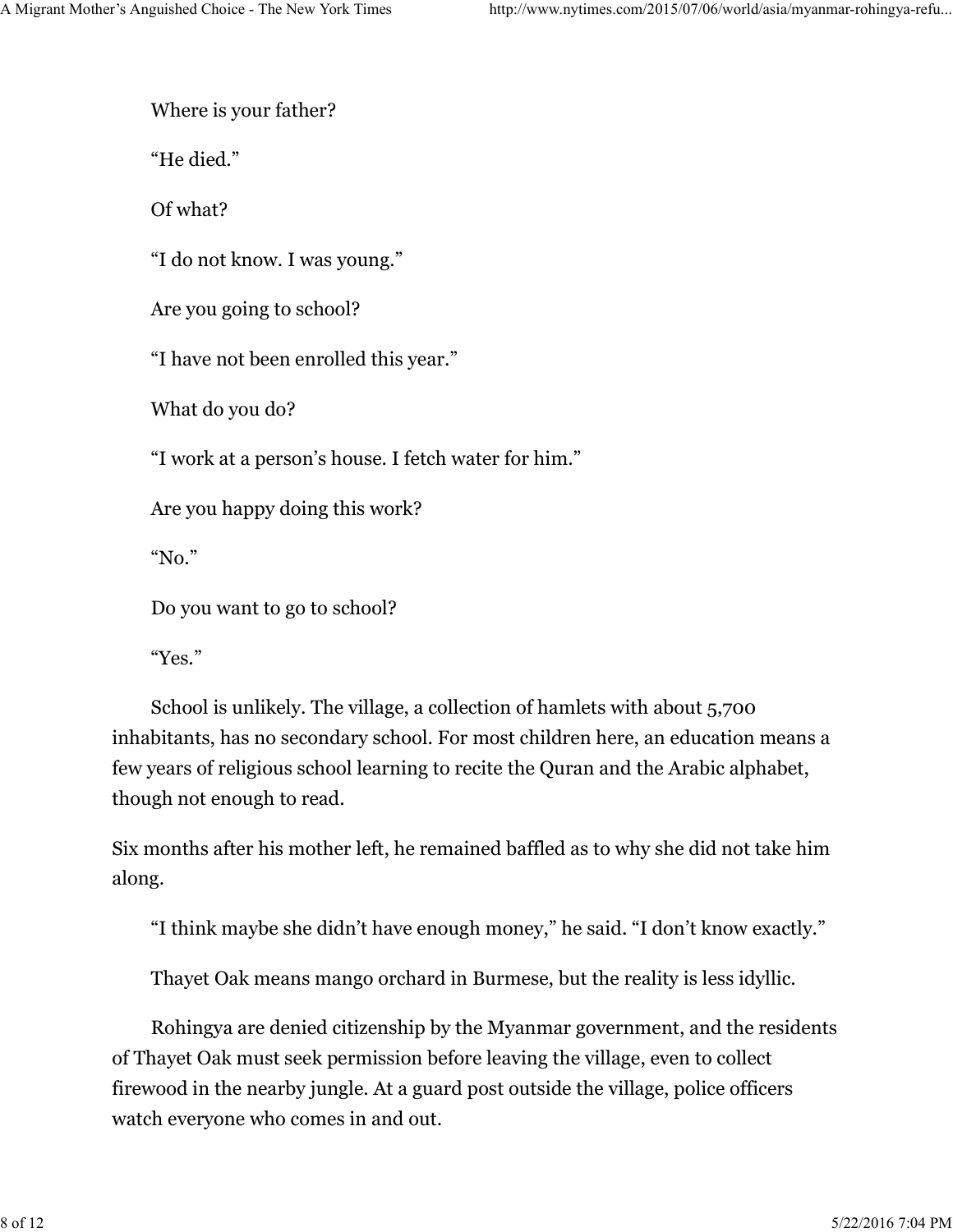The village has no sanitation, postal service, electricity, computers or a single television set. "There are very few jobs here," Dil Muhammad, a village elder, said. "People feel trapped." A Migrant Mother's Anguished Choice - The New York Times http://www.nytimes.com/2015/07/06/world/asia/myanmar-rohingya-refu...<br>The village has no sanitation postal service electricity computers or a single

> Hundreds of young men have left. Villagers are inured to departures and the reality that those who leave almost never return.

In early May, a shrimp farmer, Salim Ullah, noticed Jubair sitting in a bamboo shack that serves as the local grocery store.

"When I asked people, they said he has no father. His mother left already," Mr. Ullah said. "I asked where does he stay? They said he just stays on the street."

Jubair's bed had been the sandy, orange-brown dirt road.

Mr. Ullah said he had taken Jubair into his home as a servant, giving him work fetching water for the equivalent of \$9 a month. Jubair brought along his only belongings: three tattered shirts and two sarongs.

"He can stay for as long as he wants," Mr. Ullah said.

The bamboo and thatch house is packed with Mr. Ullah's family, including his five children, his sister and her two children.

Jubair fetches water a dozen times in the morning and again in the evening. He walks barefoot — he does not own shoes — several hundred yards down a dirt path that leads to a well, fills two dented metal jugs and walks back, balancing them on either end of a bamboo pole.

When he is not working, he tries to be a normal child. He plays with friends, a mischievous smile occasionally crossing his face.

He is a bright boy who quickly grasped the questions of visitors. But he cannot read or write and stared blankly when asked what job he aspired to have. "I want an education," he said. either end of a bamboo pole.<br>
When he is not working, he tries to be a normal child. He plays with friends, a<br>
mischievous smile occasionally crossing his face.<br>
He is a bright boy who quickly grasped the questions of visi

He has spoken to his mother six or seven times since her departure. She calls a neighbor's phone, and the neighbors summon him.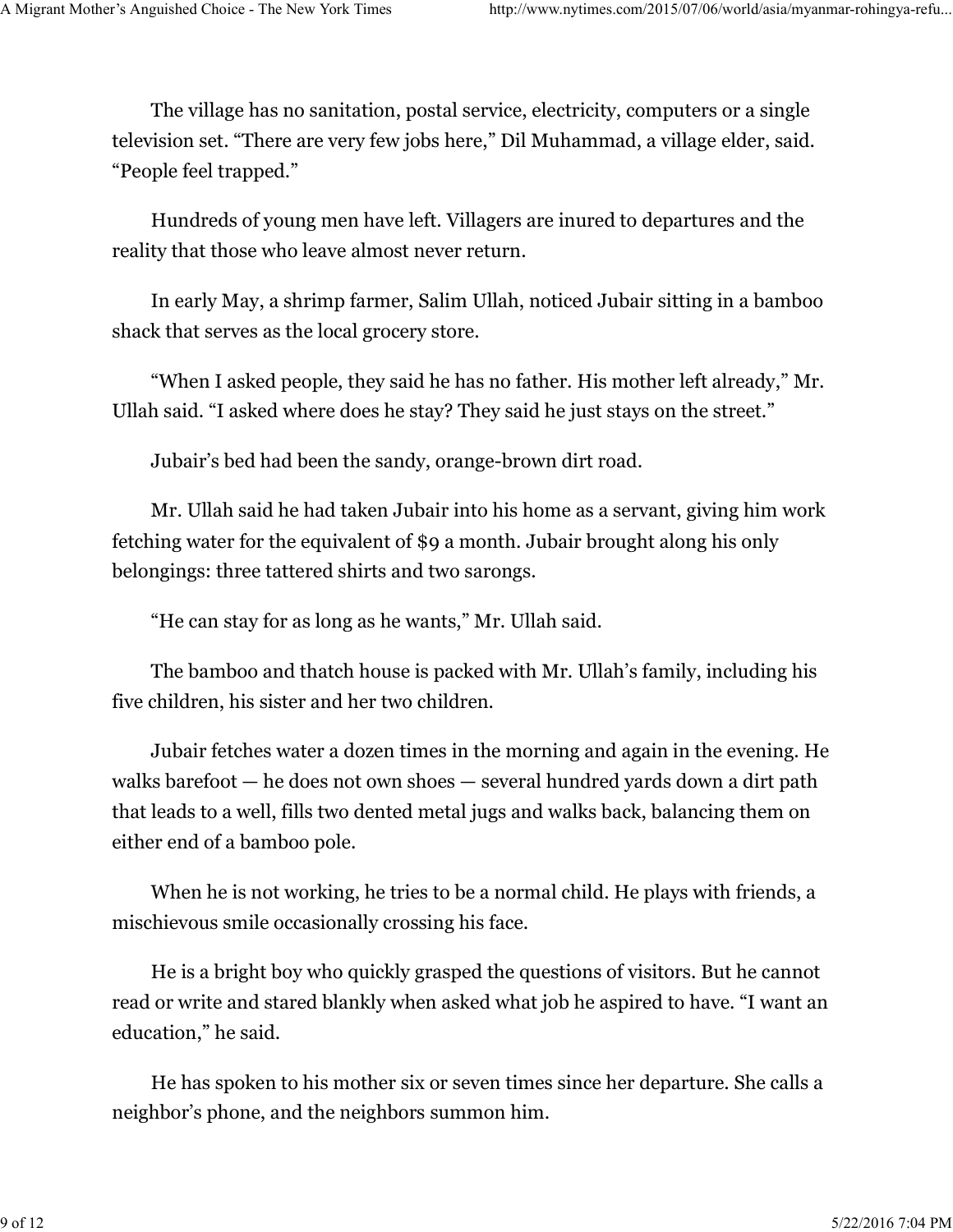What did your mother say to you the last time you spoke?

"She said, 'Son, don't cry, don't be sad, stay well.'"

Do you miss your mother?

He could not speak, and started to cry.

## Malaysia

Two days after she landed in Malaysia, more than a month after her journey began, Ms. Izhar was driven to Penang Island, where her husband was working on a building site. Mr. Rahman beamed as he held Parmin for the first time.

But there were also pained questions as he looked at his emaciated family.

"How could you come to Malaysia with such small children?" he said. "Why did you leave Jubair behind?"

At least 75,000 Rohingya live in Malaysia as registered refugees or unregistered migrants, according to the United Nations High Commissioner for Refugees. Rohingya groups say the unregistered number is much higher.

Life is safer in Malaysia, and there are more potential jobs than in rural Rakhine State. But under Malaysian law, neither refugees nor unregistered migrants can legally work. They receive no welfare, and most of the men struggle to pick up informal jobs as day laborers. Their children cannot attend government schools, and they must vie for the limited places in crowded, makeshift schools supported by charities and international aid.

"We are illegal here, too," Ms. Izhar said. "We belong to nowhere. On the ship, we thought we would have a peaceful and comfortable life in Malaysia. Now after arriving in Malaysia we face more hardships." morinal jobs as tay laooles. Then cinducent calliot attend government schools, and<br>they must vie for the limited places in crowded, makeshift schools supported by<br>charities and international aid.<br>"We are illegal here, too,

The crisis at sea has subsided for now. Smugglers are lying low and the monsoon season has deterred escapes by sea. But experts say both the smuggling climate and the weather will change in a few months, and the exodus will resume.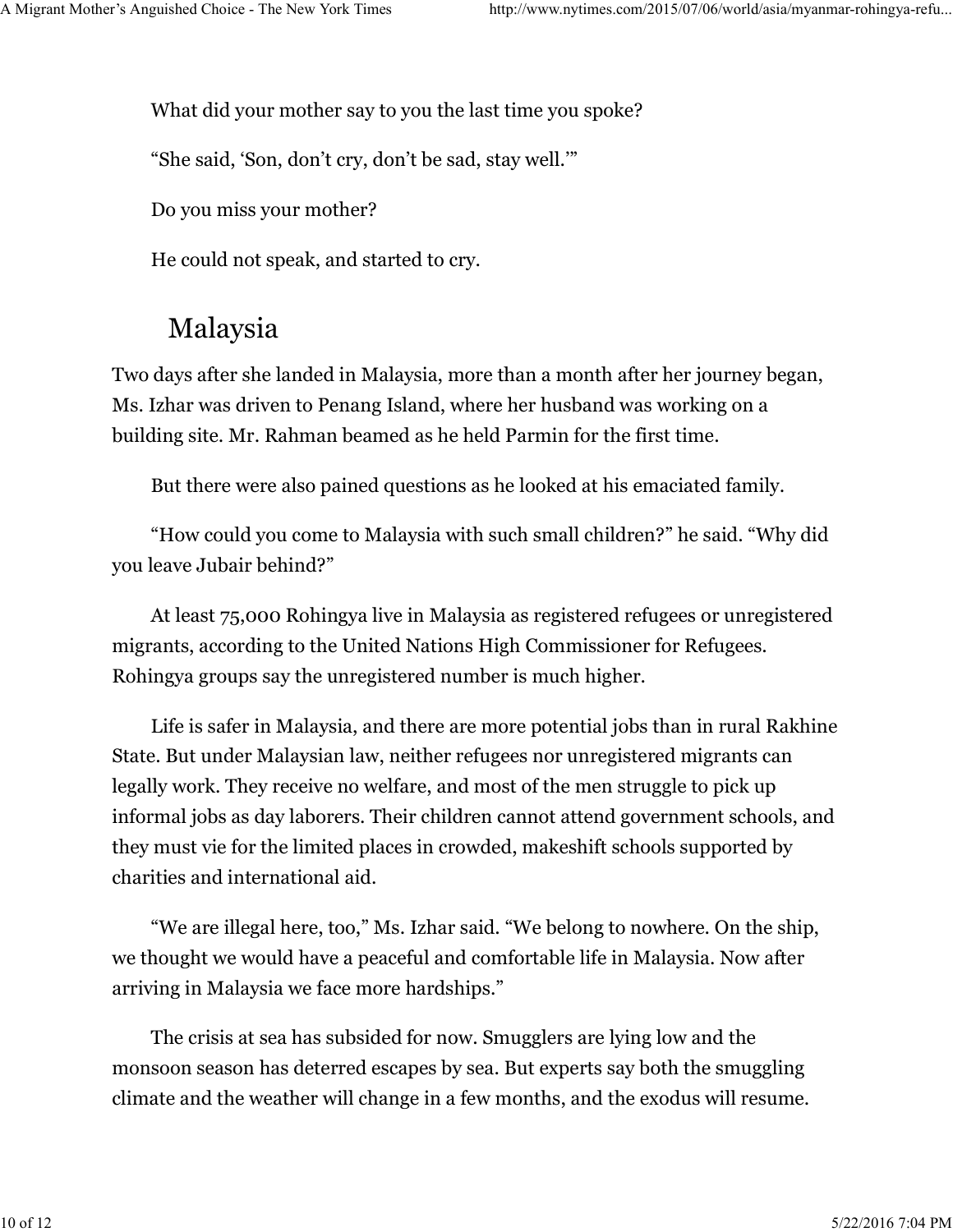Nearly six months after her voyage, Ms. Izhar and her family share a small, two-story house with 13 other people, mostly Rohingya, in Gelugor, a district of Penang that is a mosaic of middle-class homes and cheap housing, much of it occupied by migrants. A Migrant Mother's Anguished Choice - The New York Times http://www.nytimes.com/2015/07/06/world/asia/myanmar-rohingya-refu...<br>Nearly six months after her yovage Ms. Izhar and her family share a small

> She rises at 6:30 to pray; cook breakfast for her family, often rice and an omelet; prepare her son Junaid for a school for refugees; and tidy the cramped, airless bedroom where the couple and three children sleep on a tattered, full-size mattress.

Mr. Rahman walks to a spot beside an expressway where he waits for building and maintenance contractors looking for workers. If he is lucky, he can earn \$8 to \$16 for a day's work, carrying bricks, cutting grass, or other menial work.

But most days he comes home empty-handed. He has fallen three months behind on the rent for the room, about \$94 a month, and faces eviction. There is also pressure to repay more than \$1,000 he still owes his friends and relatives, the money he borrowed to pay the smugglers.

"People I owe money to always call and ask me to pay their money back," he said. "If I'd known what the situation was really like here, I probably wouldn't have left my country."

Between household chores, Ms. Izhar waits, consumed by doubt.

She waits for word from her husband about whether he has found work. She waits for the family to win official status as refugees, an uncertain process that can take years. She waits for a time, seemingly out of reach, when her family can be reunited.

The hours and days blur together. The clock on the bedroom wall has lost its hands, which have fallen to the bottom of the glass case.

"As a mother, living without my eldest son is emotional torment for me," she said. "I wouldn't dare bring my son over on the same hard journey I took. But as a mother, I feel like bringing my son back to me." take years. She waits for a time, seemingly out of reach, when her family can be reunited.<br>
The hours and days blur together. The clock on the bedroom wall has lost its<br>
hands, which have fallen to the bottom of the glass

Finally, Mr. Rahman returns. It was another fruitless day of waiting for work.